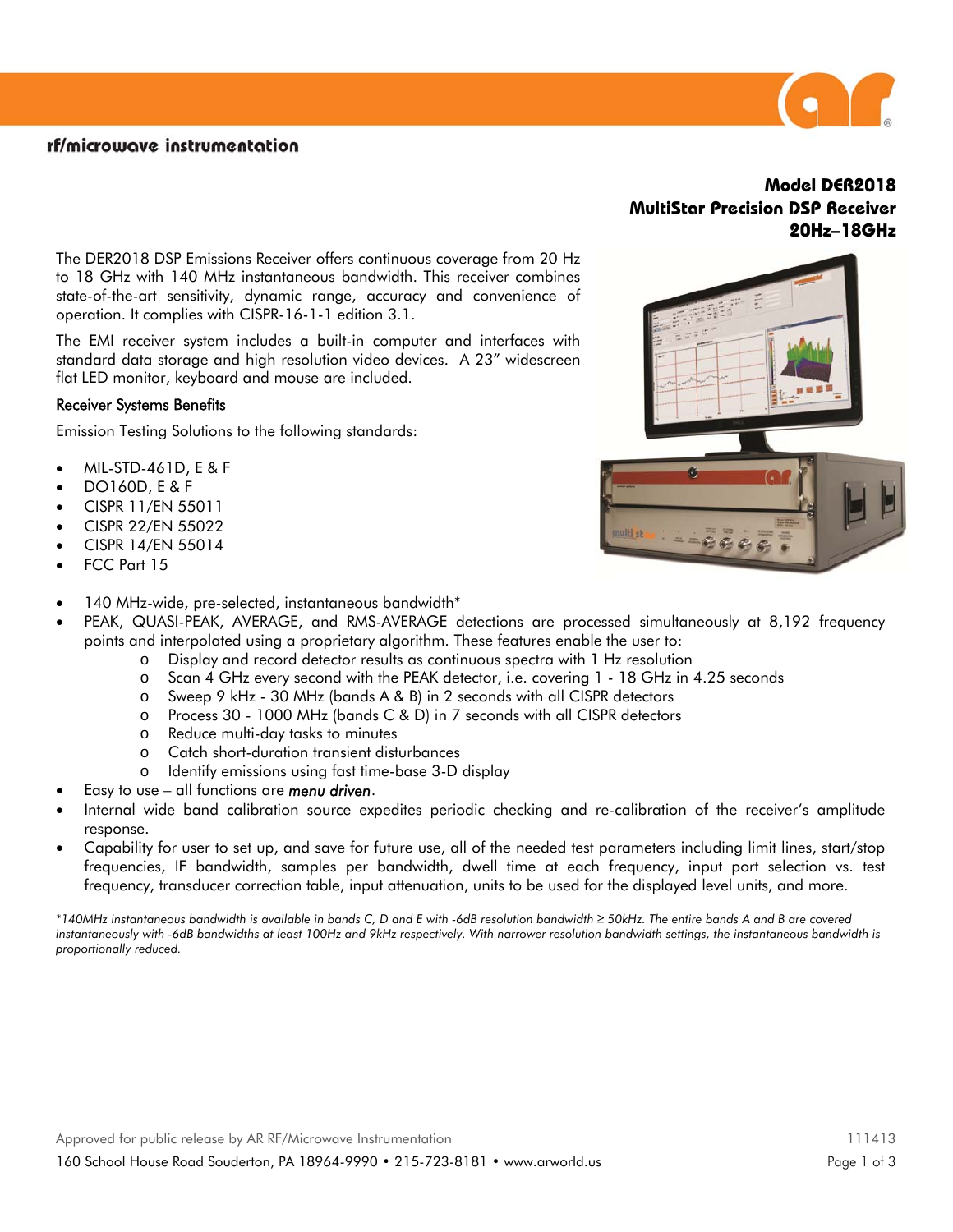## SPECIFICATIONS, DER2018

*All references to CISPR specification are to CISPR-16-1-1 edition 3.0 2010-01 All references to MIL-STD specification are to MIL-STD-461 D, E & F Definitions: ADNL = Average displayed noise level, PDNL = Peak displayed noise level* 

#### PARAMETER .................................................................SPECIFICATION

#### FREQUENCY RANGE

 DER2018 Base System ............................................ 20 Hz–18 GHz With CFE1840 antenna mountable down-converter . 20 Hz–40 GHz (See CFE1840 spec sheet)

#### MODES OF OPERATION: Spectrum Analyzer Modes

 Free running Single sweep Video, software and external trigger

## MODES OF OPERATION: Time Domain Analyzer Modes

 Single Frequency Single instantaneous sub-band Free running Single shot Video, software and external trigger

#### FREQUENCY RESOLUTION (Display & Markers)............. ………1 Hz

### DIGITALLY PROCESSED IF FILTERS ................................GAUSSIAN-SHAPED, -6dB or -3dB Bandwidths selectable

 20 Hz–30 MHz ....................................................... Any bandwidth in the range 10 Hz -350 kHz 30 MHz–18 GHz .................................................... Any bandwidth in the range 50 Hz -1.7 MHz 18 GHz–40 GHz (with CFE1840 down-converter) .... Any bandwidth in the range 50 Hz -1.7 MHz

LEVEL MEASUREMENT UNCERTAINTY ........................... ±1.0 dB (95% uncertainty interval)

#### STABILITY OF INTERNAL FREQUENCY STANDARD

#### SENSITIVITY & DYNAMIC RANGE (0dB input attenuation, -6dB resolution bandwidths, Preamp OFF)

| <b>Frequency Range</b><br>(MHz) | <b>Resolution</b><br>Bandwidth (kHz) | ADNL (dBm) (typical)                             | PDNL (dBm)<br>(max., incl. spurious)             | <b>Typical</b><br>Overload Range<br>(dBm) |
|---------------------------------|--------------------------------------|--------------------------------------------------|--------------------------------------------------|-------------------------------------------|
| 30 Hz-1 kHz                     | 0.01                                 | $-110$                                           | $-92$                                            | $-1$ to $+2$                              |
| 10 kHz-30 MHz                   | 0.01                                 | $-140$                                           | $-92$                                            | $-1$ to $+2$                              |
| 1 kHz-10 kHz                    | 0.1                                  | Linear slope:<br>$-90$ @ 1 kHz<br>$-125 @ 10kHz$ | Linear slope:<br>$-85$ @ 1 kHz<br>$-115 @ 10kHz$ | $-1$ to $+2$                              |
| 9 kHz-150 kHz                   | 0.2                                  | $-129$                                           | $-100$                                           | $-1$ to $+2$                              |
| 10 kHz-150 kHz                  |                                      | $-122$                                           | $-100$                                           | $-1$ to $+2$                              |
| 150 kHz–30 MHz                  | 9 or 10                              | $-112$                                           | $-92$                                            | $-1$ to $+2$                              |
| 30-300 MHz                      | 100 or 120                           | $-100$                                           | $-82$                                            | $-1$ to $+8$                              |
| 300-1,000 MHz                   | 100 or 120                           | $-100$                                           | $-82$                                            | $-7$ to $+2$                              |
| 1–6 GHz                         | 1,000                                | -97                                              | -78                                              | $-8$ to $+2$                              |
| $6-18$ GHz                      | 1.000                                | -90                                              | -69                                              | $-4$ to $+9$                              |

#### SENSITIVITY & DYNAMIC RANGE (0dB input attenuation, -6dB resolution bandwidths, Preamp ON)

| Frequency Range | Resolution      | ADNL (dBm) (typical) | PDNL (dBm)   | <b>Typical</b>        |
|-----------------|-----------------|----------------------|--------------|-----------------------|
| (MHz)           | Bandwidth (kHz) |                      | (max., incl. | <b>Overload Range</b> |
|                 |                 |                      | spurious)    | (dBm)                 |
| 30–300 MHz      | 100 or 120      | $-118$               | $-104$       | $-30$ to $-21$        |
| 300-1,000 MHz   | 100 or 120      | $-118$               | $-100$       | $-38$ to $-30$        |
| 1–6 GHz         | 000. ا          | -111                 | -98          | $-37$ to $-27$        |
| 6-18 GHz        | 000.1           | -111                 | -93          | $-37$ to $-16$        |

1dB COMPRESSION POINT ..................................................... Above overload level

#### THIRD ORDER INTERCEPT POINT

(0 dB input attenuation, CW signals) ......................................... Typically 10dB above overload level